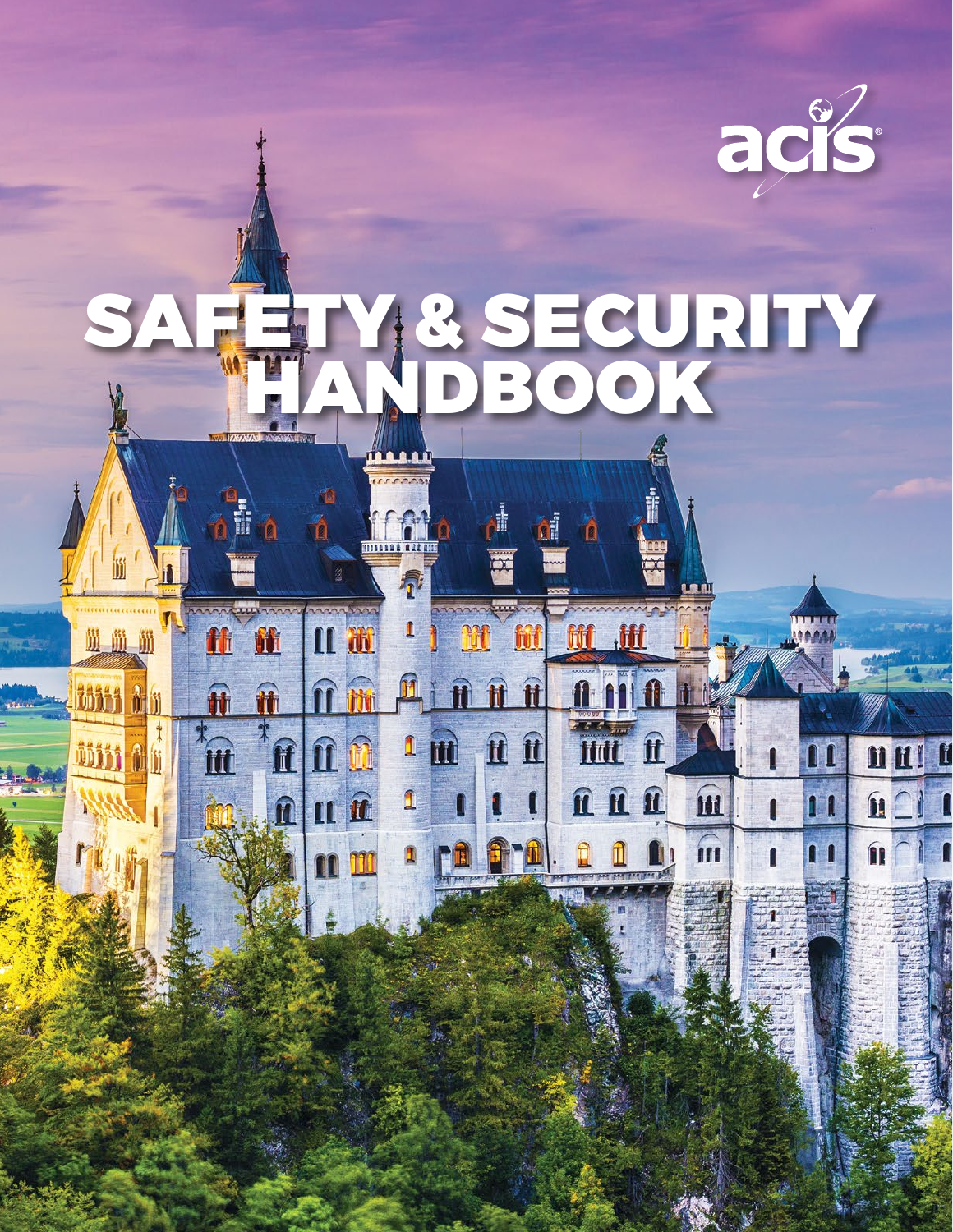# **What's Inside**

| Feedback from Recent Travelers 11 |
|-----------------------------------|
|                                   |
|                                   |

# **Contact Us**

#### **General Information**

*For group leaders or schools:*  800-888-ACIS / info@acis.com

*For participants and parents:*  877-795-0813 / accounts @acis.com

343 Congress Street, Suite 3100 Boston, MA 02210 www.acis.com

#### **Emergency Information**

24/7 hotline: 617-450-5678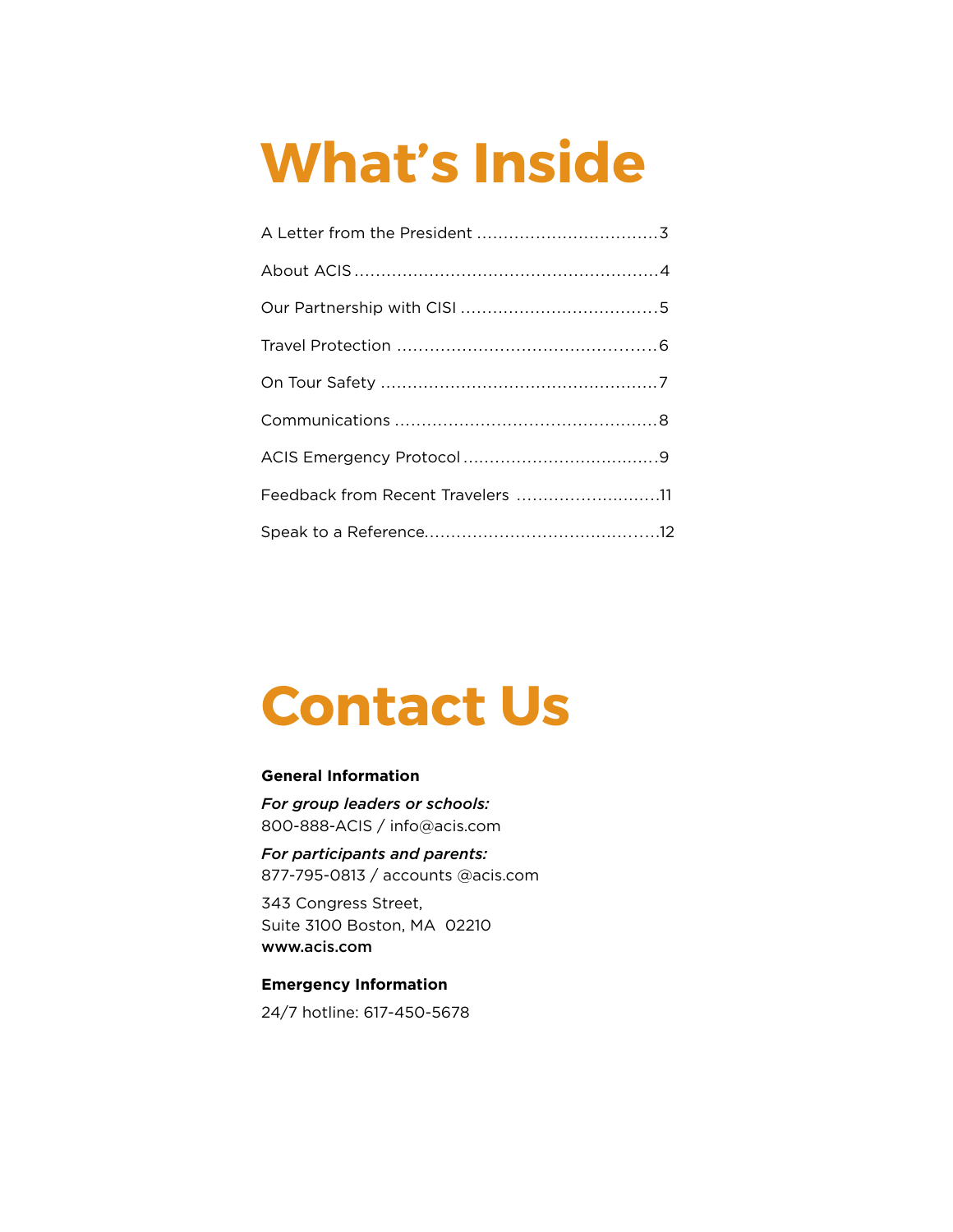### **A Letter from the President**

Dear ACIS Community:

In our 35+ years of operating educational travel programs around the world, we've had to navigate around all kinds of safety concerns. Sadly, it's become a part of modern life and one we can't ignore. At ACIS, our mission compels us to find ways to live fully and experience a world that is increasingly complex. To achieve this mission, we take every precaution to ensure that our groups are safe and secure while traveling with us:

- We constantly monitor the advisories and recommendations of the U.S. government. We will never operate a program in any area where there are State Department travel warnings.
- If ACIS determines a specific destination to be unsafe while a group is overseas, we will make immediate revisions to the itinerary to avoid the location in question at no additional cost to our participants.
- Our local offices in London, Paris, Rome and Madrid provide us with up to the minute information on events and special circumstances, offering us an invaluable local perspective and expertise that allows us to respond quickly and appropriately to anything that may arise.
- We proactively check in with all groups mid-trip, either in person or by phone, to ensure their well-being and confirm that all expectations are being met.
- Our 24/7 duty officer system is available to react instantly to requests and concerns to guarantee the comfort, security and safety of our groups.
- Our safety and support infrastructure is the cornerstone of our business—it's a key reason why teachers choose to travel with us. We go above and beyond to not only provide once in a lifetime experiences for our participants, but to also ensure that they return home safely.

Now, more than ever, we must continue on with what we've chosen to do—to travel, to engage, to teach tolerance, respect differences, shun hatred, and to see the world from a much broader perspective. No one organization, group, or individual can or should take this freedom from us.

Please rest assured that we will remain vigilant in our efforts to operate our trips safely and appropriately.

Sincerely,

Peter Jones ACIS President

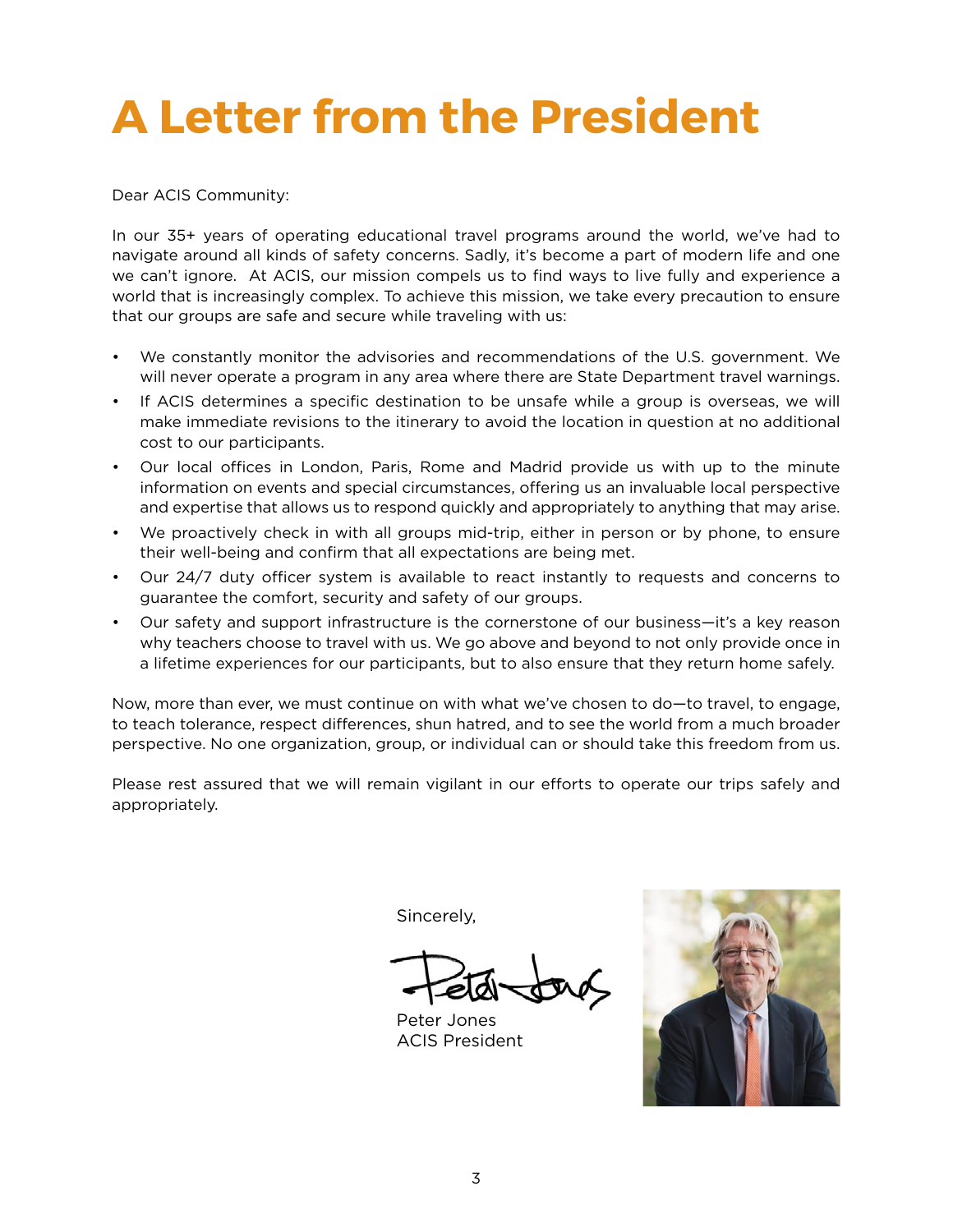### **About ACIS**

Current President Peter Jones founded the American Council for International Studies (ACIS) in 1978 with the core belief that travel changes lives. Knowing the important difference between a trip that's ordinary and one that's exceptional, he built ACIS from a deep understanding that ACIS group leaders and participants deserve the best—from itinerary development to bestin-class suppliers to most importantly, the people hired to guide and care for teachers and students throughout the journey.



#### **A Global Network of Care**

ACIS and its Encore Performance and GoPlay Sports Tours divisions are headquartered in Boston, with regional offices in Chicago and Sacramento. Over 40 current and former teachers serving as ACIS Academic Travel Advisors also provide a network of local support to teachers and schools throughout the country.

Overseas, ACIS maintains offices in London, Paris, Rome and Madrid as well as affiliate partner offices in other major European, Latin American and Asian cities. This on-the-ground presence provides crucial local expertise to support the well-being of our groups.

ACIS is also a division of the American Institute For Foreign Study (AIFS), an industry leader that has organized quality international educational experiences for over 1.5 million students in its 50-year history. With more than \$190 million in annual revenue and worldwide assets exceeding \$180 million, AIFS is one of the most financially secure companies in educational travel.

#### **Expert Partners and Resources**

To run safe, educational, life-changing trips year after year, we follow the advice and guidelines from a wide range of specialists, including:

#### **Partners**

- Cultural Insurance Services International (another AIFS affiliate)
- iJET International Integrated Risk Management

#### **Resources**

- United States Department of State
- Centers for Disease Control and Prevention
- World Health Organization
- United States Tour Operators' Association
- European Tourism Association
- American Society of Travel Agents
- International Association of Travel Agents Network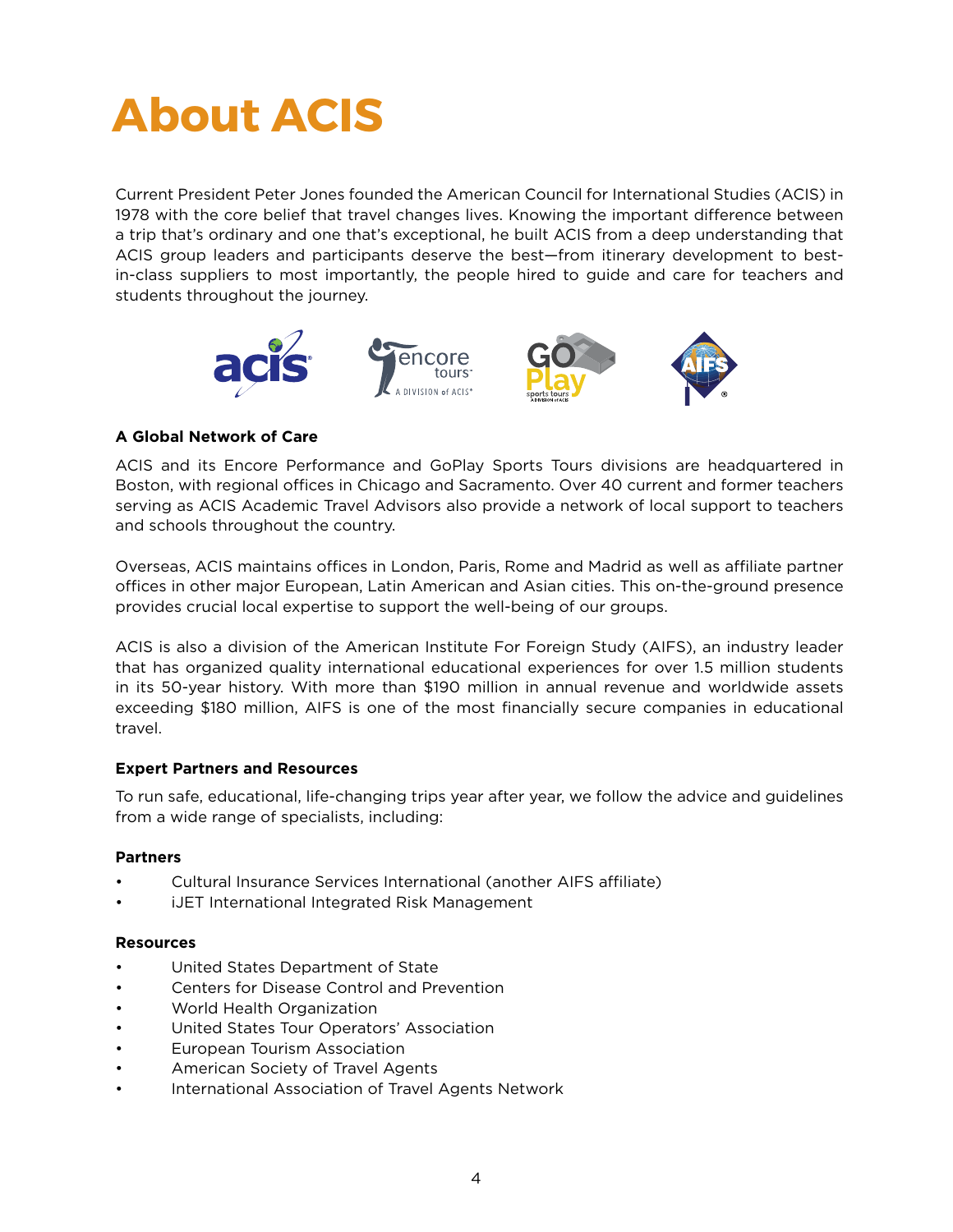### **Our Partnership with CISI**

ACIS partners with Cultural Insurance Services International (CISI), a sister division of AIFS, and a world class provider of the most comprehensive student travel insurance available. For 20 years, ACIS and its participants have benefited from the immediate access and preferred support services provided by CISI.

Since 1991, CISI has insured over 1 million international students and cultural exchange participants worldwide. Their insureds travel to more than 190 countries annually. With its network of international offices, CISI has direct connections to participants and third party providers in the United States, the United Kingdom, Germany, South Africa and Australia.

The hallmark of its industry leading reputation is the level of service provided during coverage periods. CISI offers 24/7/365 worldwide assistance services—a resource for everything from a lost passport to an emergency evacuation. With doctors and translators on staff, CISI's services provide toll-free, worldwide access to benefits, care providers, and emergency assistance.

Additionally, CISI provides in house crisis management support via their Global Health and Safety Manager. This manager monitors all ongoing medical cases, crises and events to ensure that their students and sponsors are getting the full attention and support that they need from care and assistance providers. This attention to detail is further augmented by the 24/7 Crisis Team at CISI—who are available at any time by phone or email.

ACIS and CISI vigilantly survey the global landscape on an ongoing basis to evaluate risk and remain at peak preparedness. To do this, CISI utilizes iJET and their Worldcue database to review and assess any potential risk for their insureds. iJET International delivers intelligencedriven, integrated risk management solutions that enable multinational organizations to operate globally with confidence. iJET's end-to-end, tailored systems integrate world-class threat intelligence, innovative technology, and response services to help organizations avoid threats and mitigate risk. Via the Worldcue Planner CISI can provide detailed information on specific destinations in regard to crime, security, civil unrest, terrorism and kidnapping. Detailed briefs are available with up to the minute latest intelligence.

Included in ACIS's insurance plans is a benefit that provides for emergency evacuation if a security related event such as political unrest or a natural disaster occurs. Since 2010, CISI has safely evacuated over 100 students from world crises in countries such as Nepal, Israel, Egypt, Japan, Syria, Thailand and Haiti.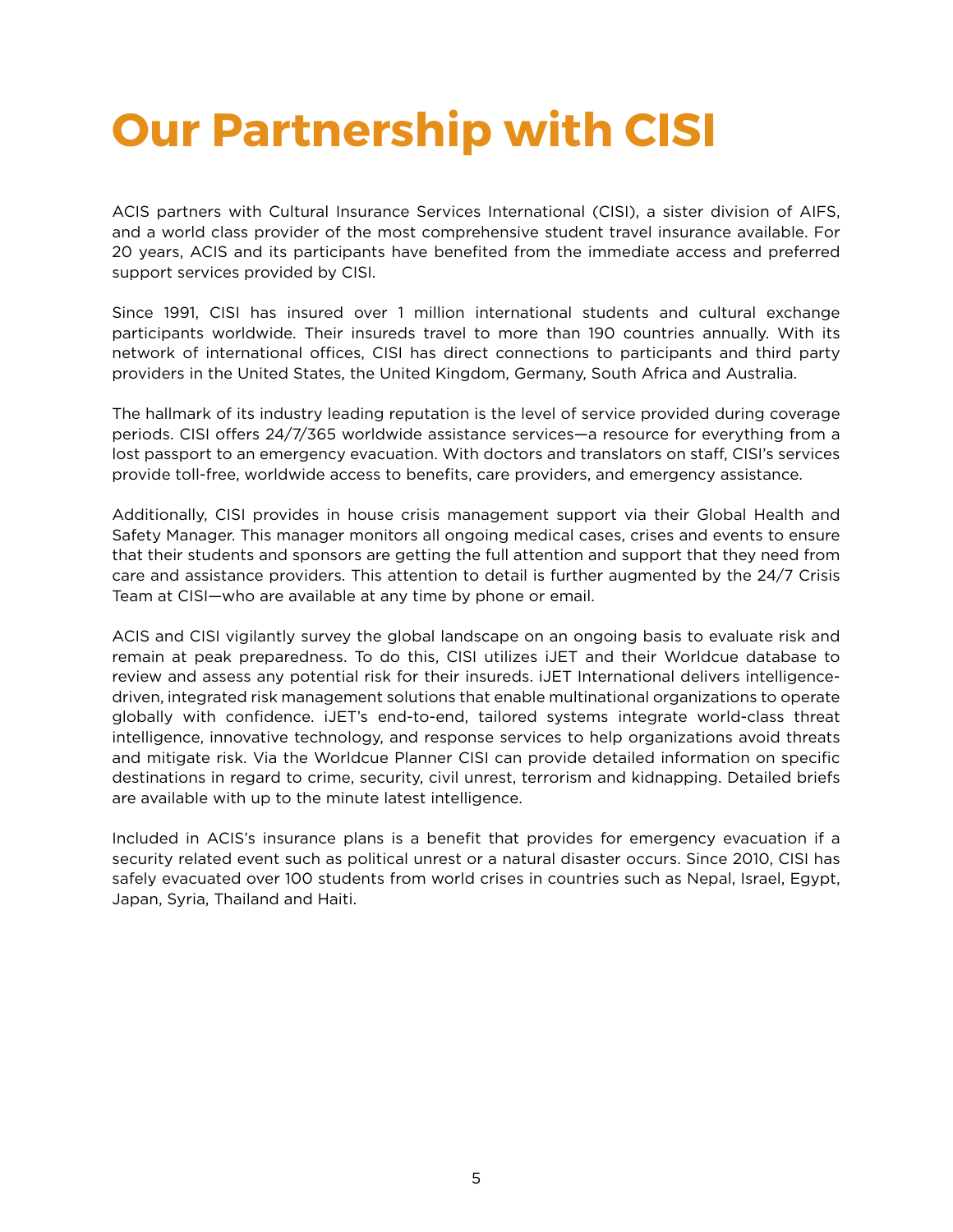### **Travel Protection**

ACIS is one of the few companies in the educational travel industry to provide insurance protection free of charge to all of our participants. Our Basic Protection Plan, portions of which are underwritten by ACE American Insurance Company, provides:

- 24-hour medical assistance
- Emergency consultation, monitoring and evacuation as needed
- Medical interruption coverage
- Medical and job loss cancellation coverage
- Travel delay protection

#### **Comprehensive and Ultimate Protection Options**

Participants may also elect to upgrade to our Comprehensive or Ultimate Protection Plans, which offer additional Medical, Travel Protection and Cancellation benefits, along with Baggage Delay/Loss coverage.

#### **Peace of Mind Program**

Beyond the individual travel protection described above, groups are also covered by our Peace of Mind Program, which offers planning flexibility. Should a group leader desire to alter travel plans for the group as a whole, s/he may:

#### *Up to 45 days before departure* —

- » Change the travel dates of a tour
- » Change the itinerary of a tour

*(Travel modifications must be submitted in writing and finalized by 45 days before departure. Any cost differential for such moves will be passed along to the group. Contact us for full terms and conditions.)*

#### *44 days or less before departure* —

- » The same options apply provided that the U.S. Department of State states there has been a terrorist attack against U.S. interests and the U.S. Department of State issues an official Travel Warning that American citizens should not travel to any area visited on the itinerary.
- » **We will always work with any group leader or school administration with an approaching departure date to adapt itineraries in the interest of group safety.**

#### **General Liability Insurance**

School districts and teachers are also covered by a \$51 million general liability insurance policy that ACIS holds with Lexington Insurance Company. Traveling group leaders, assistant group leaders and schools are added to this policy as additional insureds. We would be happy to provide a Certificate of Liability upon request.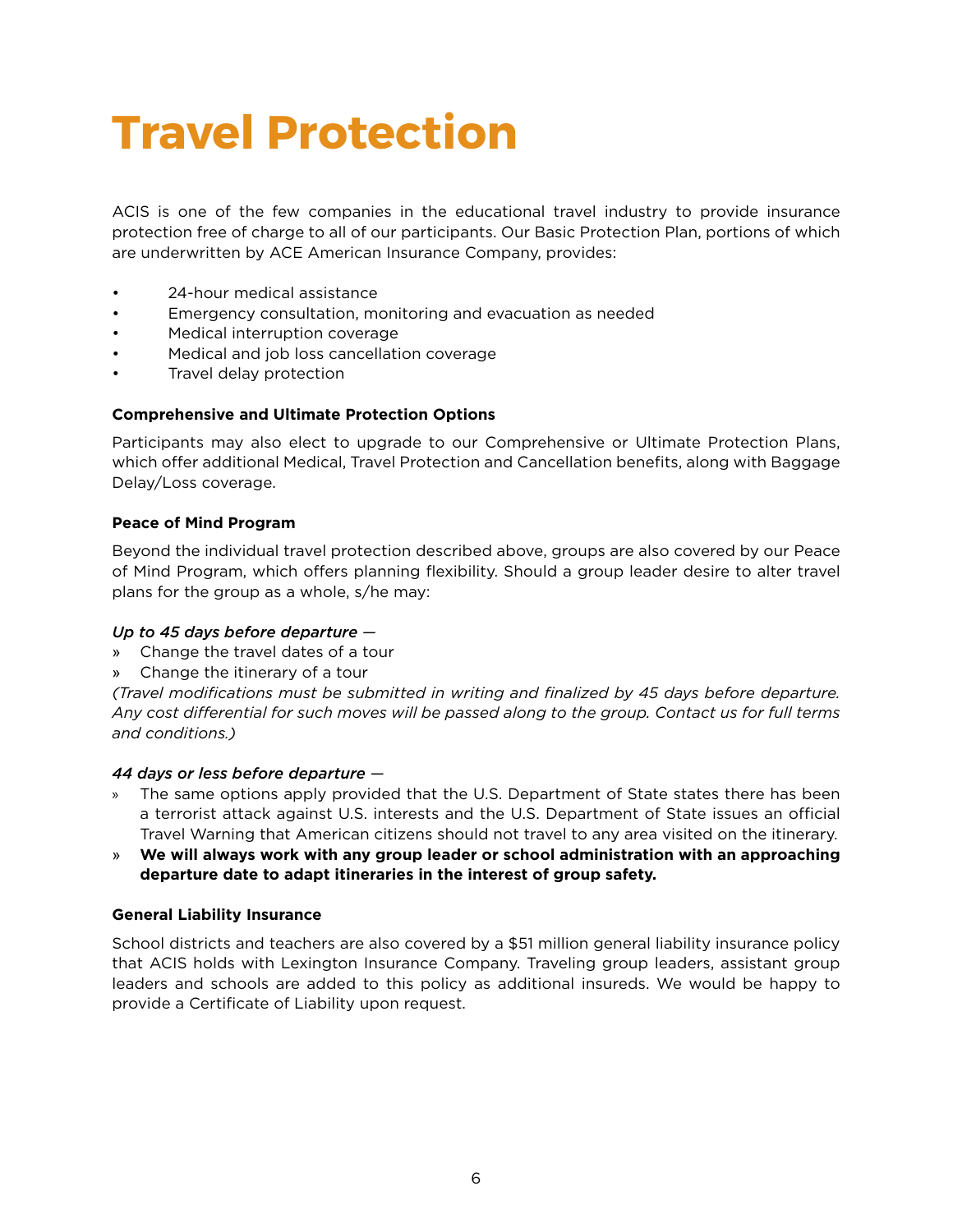### **On Tour Safety**

We take the welfare of each and every participant on our tours very seriously. Just as we work tirelessly to provide once-in-a-lifetime experiences to group leaders and students, we are equally committed to ensuring that all of our travelers return home safely. Here are some of the steps we take to ensure each group's safety.

#### **Tour Managers**

ACIS Tour Managers accompany our groups every step of the way during their time overseas. These travel professionals are available 24/7 and handle all of the logistical aspects of the trip, while also providing educational commentary to meet each group's unique tastes. All new European tour managers go through a rigorous screening process by our Tour Manager Office in London, followed by a training course led by our best tour managers and members of our US-based staff. Outside of Europe, our tour managers are contracted local experts that are best in touch with the safety and security of their region. Annual training sessions are held each off-season to review best practices and procedures, and tour managers can always access the latest ACIS information through our dedicated Tour Manager website.

Tour managers outline safety guidelines during an arrival briefing held on the first day of each tour. Throughout the tour, participants are given clear check-in locations/times and student participants are instructed to remain in groups of at least three during all free time. Should an emergency arise, our tour managers are trained to respond and have immediate access to our network of offices for further assistance.

#### **Transportation**

ACIS utilizes regularly scheduled flights on major international airlines to transport groups to/ from their destination. While on the ground, we use modern, clean and comfortable touring buses with well-trained and friendly drivers. When trains are included on an itinerary, we regularly opt for the best trains in Europe, including Eurostar, TGV and AVE. Public transportation can be used as part of sightseeing visits within a city. Before accessing public transit systems, tour managers brief groups on general safety procedures and ensure that all travelers know the route to be taken and the final stop for each journey.

#### **Hotels**

Our hotels are of 3- and 4-star quality and are located within city centers. These central locations provide a convenient meeting point in the case of an emergency and reduce the need to commute in and out of the city each day. ACIS' Travel App (free to all participants) includes the addresses of each hotel used on a trip and features maps that can guide participants back to their hotel from their current location without having to access a cellular or internet connection.

#### **Mid-Tour Check-Ins**

Local ACIS staff from our overseas offices, as well as US-based staff (including our president), regularly check in with groups in person to gauge each group's satisfaction and resolve any issues on the spot. Groups that are not seen in person will be checked on via either phone or email so that every teacher will have the opportunity to voice any concerns while a trip is in progress, not just after the fact.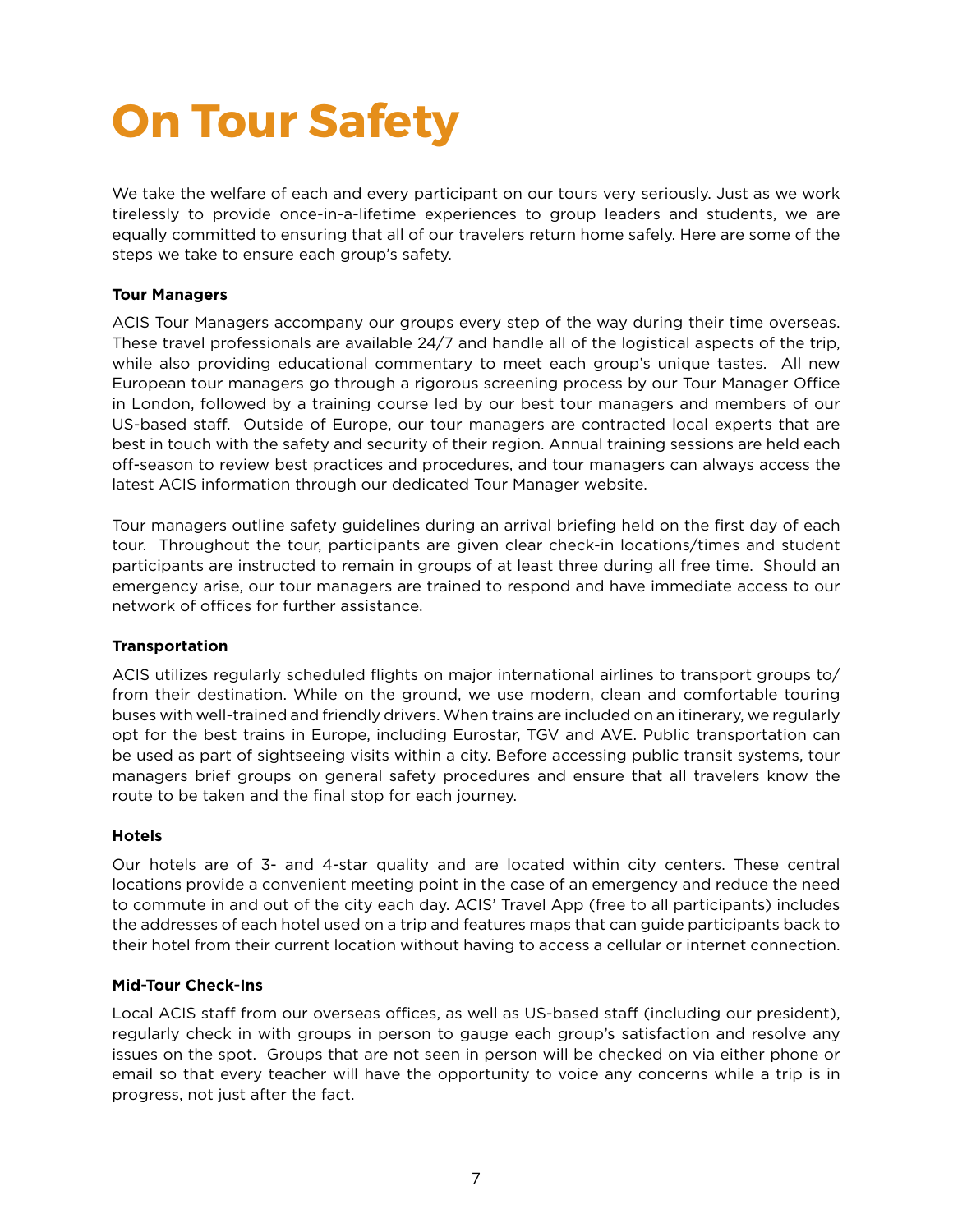## **Communications**

#### **Duty Officer Network**

Whenever an issue arises on tour that is beyond the tour manager's ability to fix on the spot, both our tour managers and group leaders are trained to contact our 24/7 Duty Officer Network. (All group leaders receive an Emergency Numbers Card with the pertinent contact information to keep with them while on tour). Our Duty Officer system is staffed by ACIS employees both in the US and overseas, with the ability to reach out around the clock to whatever departments in the company are best suited to resolve the situation.

#### **Phone Chains and Emergency Contacts**

All groups are required to establish a stateside phone chain before departure. ACIS has the contact information for the first person on each phone chain and will initiate communications should the group leader be unable to do so for any reason. Each participant also provides an emergency contact name, phone number and email address during the registration process, which allows us to reach out directly to individual participant families as needed.

#### **On-Tour Communication**

Many of our groups today keep in touch on a regular basis with family and friends back home through a blog, private Facebook group, pre-set hashtags for Instagram or Twitter, or other social media tools like Remind, Cluster or GroupMe. Families can also stay in touch by activating an international calling plan on the traveler's mobile phone for the time s/he will be away or by setting up a cross-platform mobile messaging app such as WhatsApp. Most ACIS hotels have wifi available, which facilitates communication without having to pay for international data or roaming fees.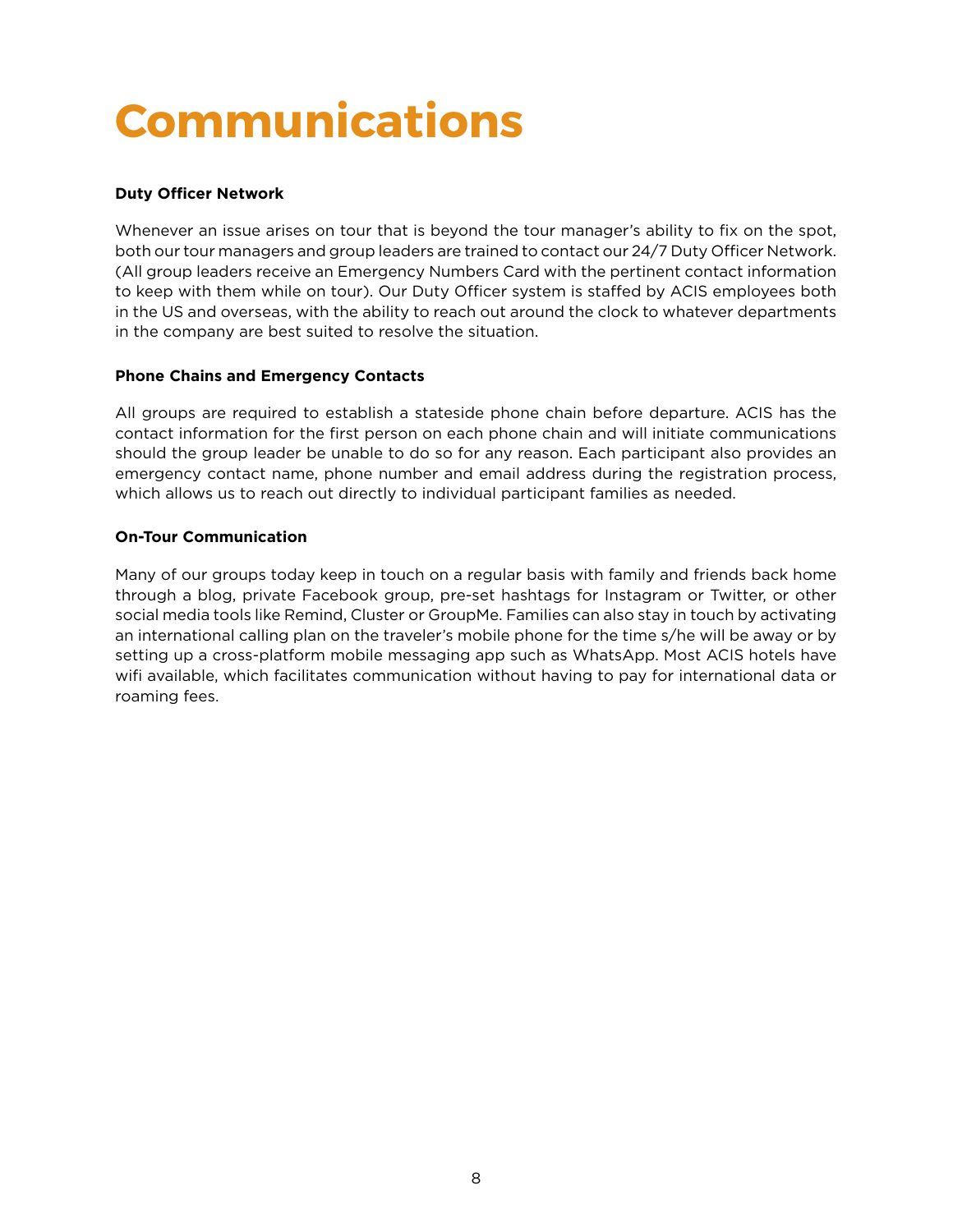### **ACIS Emergency Protocol**

Whenever an incident overseas occurs that has the potential to impact the safety of our traveling groups, we follow these steps to review the situation, check in with groups and facilitate communication with loved ones at home.

#### **1) Assess the Situation**

Through our partner agencies, we monitor world events and continuously assess the possible impact to our groups. As soon as we become aware of a safety-related event overseas, our Emergency Response Team (ERT) evaluates the severity of the situation based on the proximity of any of our groups to the event. All members of the ERT are notified of the event via both email and text. For situations that directly endanger any of our participants, the ERT will convene regardless of time of day or day of the week.

#### **2) Confirm Location and Status of All Groups and Participants**

An Emergency Response Report is generated from our operations database outlining the location of all of our traveling groups, the number of participants in each group, and the contact information for each group's ACIS Tour Manager and designated stateside Group Contact.

We immediately reach out through our global office network to every Tour Manager guiding a trip in the affected region. Tour Managers are instructed to: a) confirm the well-being of every individual within the group, and once confirmed, b) ask the Group Leader to initiate his/her emergency phone chain so that all families are updated as to the safety of their child. If for some reason, the emergency phone chain is not started directly by the Group Leader, our US staff will initiate that process on his/her behalf.

The current status of each group is accessible by all members of the ERT, our Overseas offices, the Client Services team that responds to our participant/family inquiries and the International Program team that works with our group leaders.

#### **3) Prepare and Respond on the Ground**

ACIS Tour Managers review emergency procedures with groups at the mandatory arrival briefing that takes place on the first day of every ACIS tour. All travelers are made aware of their hotel name and address, with instructions to return there if an emergency occurs when the group is not all together.

During the course of any day's free exploration time, Tour Managers will assign local meeting spots at designated times for ongoing check-ins. Travelers under the age of 21 are instructed to remain in groups of at least three during all free time. If travelers are unable to return to a designated meeting spot during the course of an emergency, they are told to contact ACIS' 24 hour emergency telephone number for further instructions.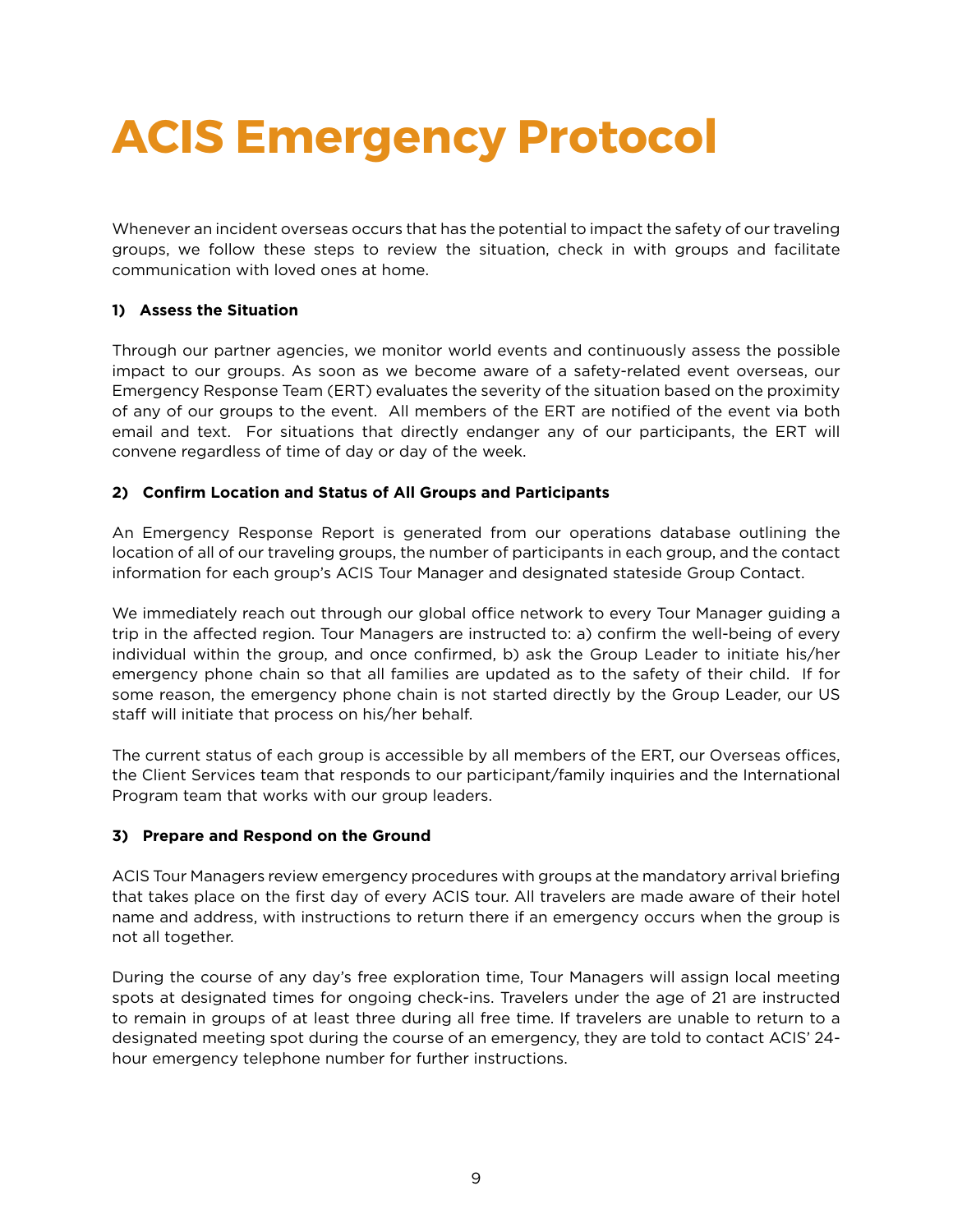When an emergency occurs, Tour Managers are trained to seek safe shelter for the group, either by returning to the group's hotel or to an alternative location as instructed by local authorities. Once the group is in a safe location, the Tour Manager will contact his/her local network office to report on the status of the group.

#### **4) Handle Catastrophic Events**

In the extremely rare occasion where an ACIS traveler is directly affected by an overseas emergency, the health protection included on all ACIS tours provides immediate care of any injured individual. We will reach out to the individual's designated emergency contact directly to inform them of the situation. Then, we liaise with AXA Team Assist, our travel insurance provider, to arrange for transportation of the participant back home or for a family member to join the participant overseas if s/he is unable to travel. ACIS staff will be dispatched to the scene to assist in any way possible.

#### **5) Monitor the Ongoing Situation**

As the immediate crisis subsides and emergency communications are complete, the Emergency Response Team will rely on our local offices, Tour Managers and government authorities to determine the best course of action for our groups. Groups will be flown home or itineraries will be adjusted to move groups out of affected areas. Updates on individual groups will be conveyed using the group's pre-established communications chain, and general statements on ACIS' policies and response will be posted on www.acis.com.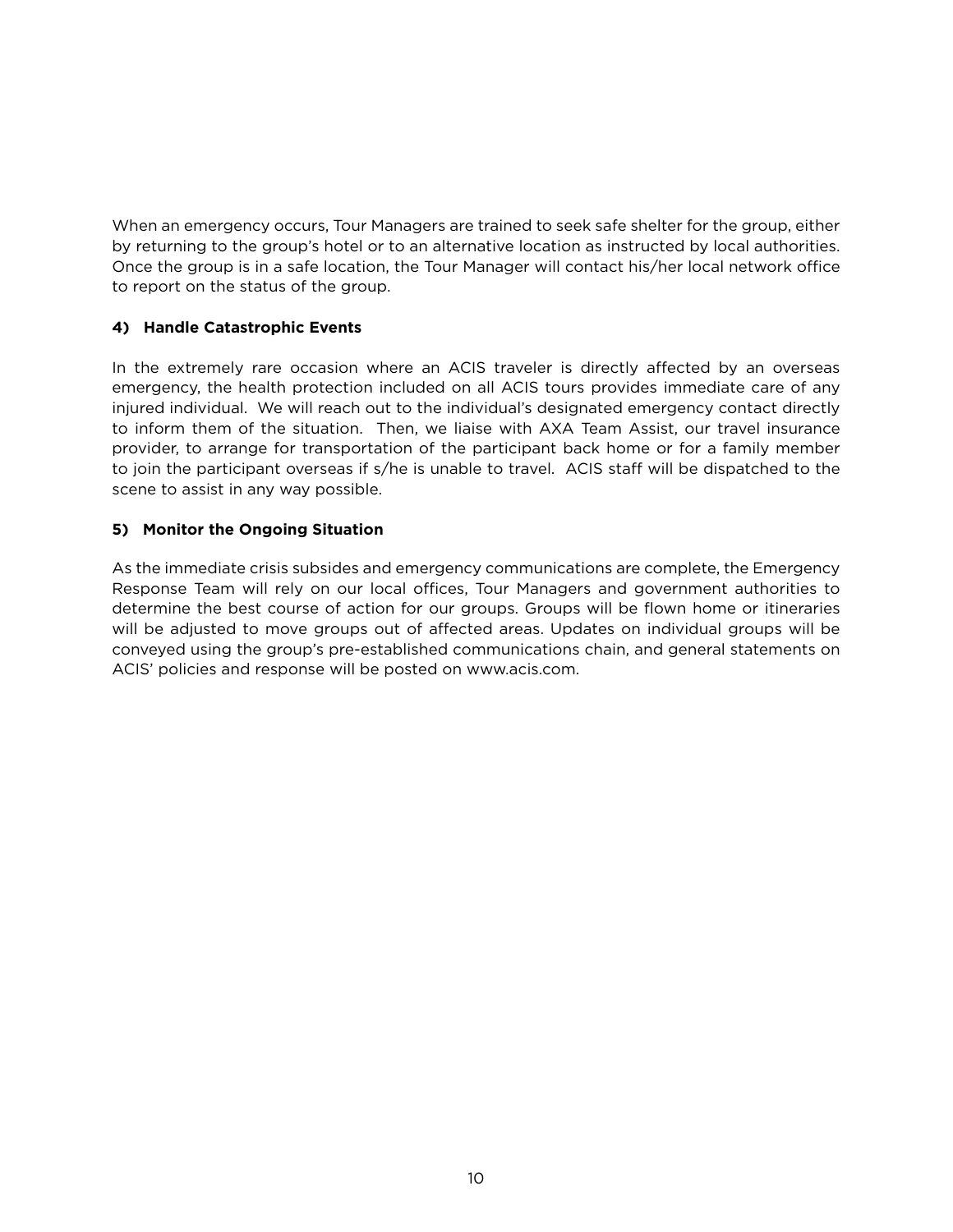### **Feedback from Recent Travelers**

Safety is always a hot topic with our teachers, students and their parents. This has been especially true as of late with some of the recent events that have taken place worldwide. Often times, though, the situation "on the ground" feels quite a bit different than what is reported by the media back home.

Below are the results of a survey from over 500 people who have traveled with us this year. See for yourself what they had to say about their experience.